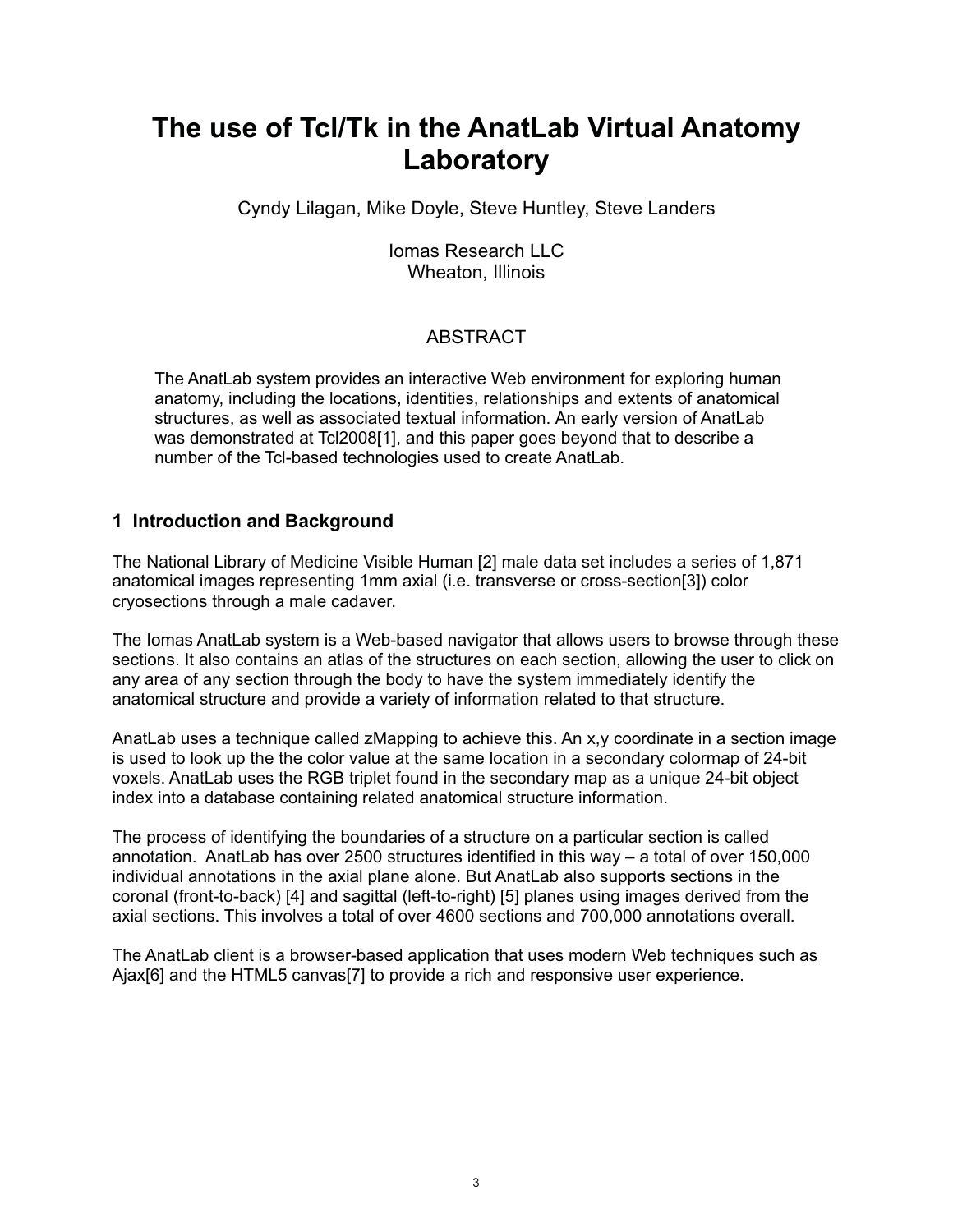The AnatLab back-end infrastructure comprises a number Tcl-based technologies, including:

- a Tk-based graphical anatomical annotator
- a Tcl-scripted annotation processor for generating the zMap files and databases
- Ajax Web services based on a Tcl Web server
- Tcl services that support the flash-based search plugin
- a database for fast hashed access to anatomical structure information
- a Tcl anatomy name server that replaced a slower and more complex Java version
- $\bullet$  . a rendering system for generating 3D virtual reality models

It is the use of Tcl/tk in this back-end infrastructure that is the focus of this paper. The conference presentation will also include an extended demonstration of the AnatLab client.

## 2 The Anatomical Annotator

The AnatLab annotator is a Tk-based graphical annotation tool used by anatomical experts to define the boundaries of structures on each section in the Visible Human data set.

Annotation is an ongoing activity: the members of the 2009 summer annotation team were the head anatomist, a neuro-anatomist, seven medical students, a biomedical visualization student, a programmer and the quality control team. Over 11,000 annotations were created involving approximately 100 new anatomical objects.

The user (i.e. the anatomy expert) chooses an anatomical object name (or creates a new one) and identifies the object by drawing polygons on magnified cross-sectional images. The polygons can comprise multiple line segments or smoothed splines; and can be edited, copied or pasted to other sectional images.

The polygons are saved to a text file (called a map file) for post-processing into the zMap colormap. The map files contain the name and coordinates of each anatomical object, a time stamp, the author, the start point and sectional image number. The map file also includes information to assist in subsequent processing, e.g. whether the polygon is segmented or smooth, or if there are restrictions such as only overwriting particular structures like connective tissue or subcutaneous fat

The annotator uses a number of Tcl and Tk extensions and techniques (including a number from the Tclers' Wiki) including:

- Canvas item selections [8]
- Simple zooming and scaling in a canvas [9]
- Image scaling [10]
- Drawing and editing polygons [11]
- Canvas Zooming [12]
- Colors with Names [13]
- Maze Solver [14]
- Canvas: Polygons from lines [15]
- Getting the Canvas View Area in Pixels [16]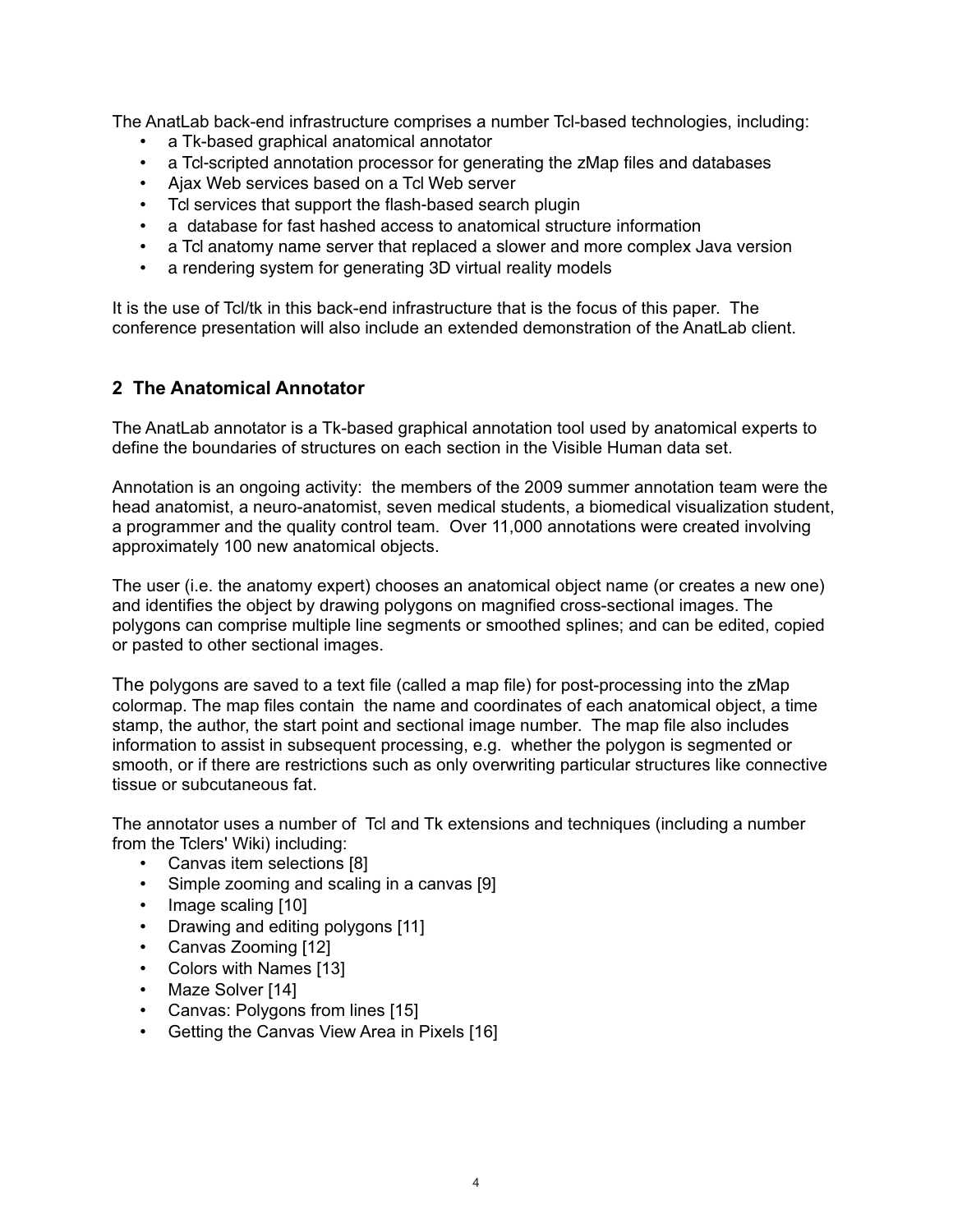The drawing commands were enhanced to support magnification and scaling. An accurate representation of the magnified drawing was achieved by allowing the drawing of nodes only onto pixel locations that would persist once the image was scaled back down to its original resolution. The copy/paste commands for canvas objects were enhanced to allow storage of the identification and processing information for each object.

An edge walking utility is used to define the polygons for already-defined objects, and to create map files (i.e. polygons) to be used in the Annotator program. Given a structure's RGB value, the edge walker will detect the boundaries of the object within a given section and then generates polygons to represent these.



The following screen image shows the annotator being used to annotate the ethmoid sinuses.

### 3 The Annotation Post-processing

The Annotation processor is a Tcl program that takes the annotator map files and generates zMap colormap images corresponding to each section. A separate imagemap is generated for each section. Each one contains the RGB color images for all the structures identified on the section.

The processor performs quality control and consistency checking along the way, including checks for overwrite restrictions (some structures such as connective tissue are routinely overwritten as annotations improve).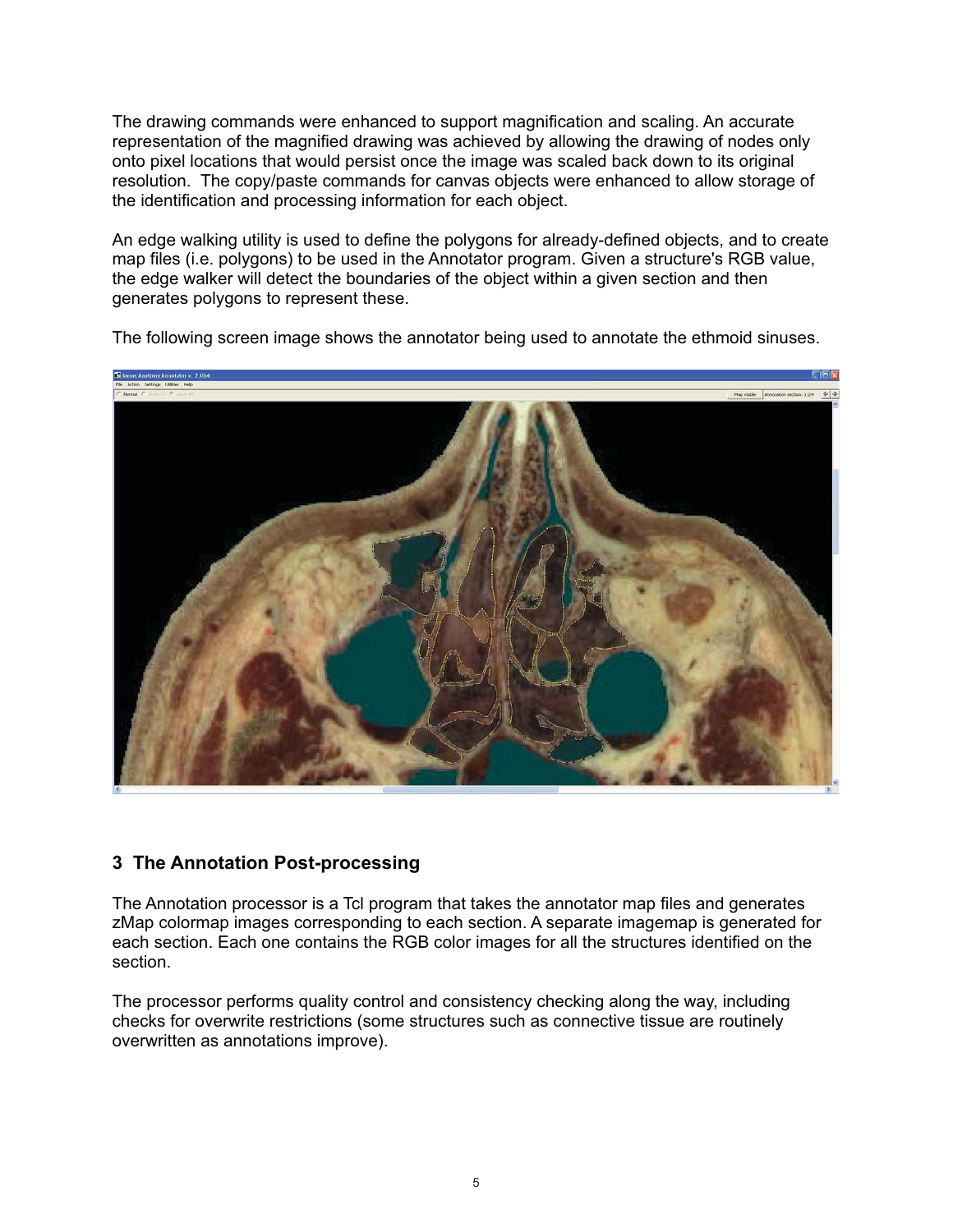Automated quality and consistency checks also include identifying:

- objects (i.e. annotated structures) that do not have a contiguous range of sections
- objects without names
- colors in the colormap images that do not have an associated structure name in the  $\bullet$ database
- unused colors in the RGB space
- colors in the database that do not appear in colormap images

The following show the output from the annotation post-processing: the left-most image shows a colormap image corresponding to the above Annotator screenshot, and the right image shows the grayscale equivalent with the ethmoid sinuses highlighted.



The annotation processor uses the SQLite database [17] for storage of structure and polygon information during processing.

# 4 Generating Derived Sagittal and Coronal Sections

It is helpful to be able to view anatomical structures from various angles, to get a better sense of their orientation in the body. Although the Visible Human dataset only contains sections in the axial plane, the AnatLab zMap database contains the coordinates of structure boundaries as a collection of three-dimensional data. So extraction of coordinates for a given structure along any desired plane is possible. Given this, it was decided to add coronal and sagittal support to the AnatLab client: a feature requested by a number of the AnatLab users.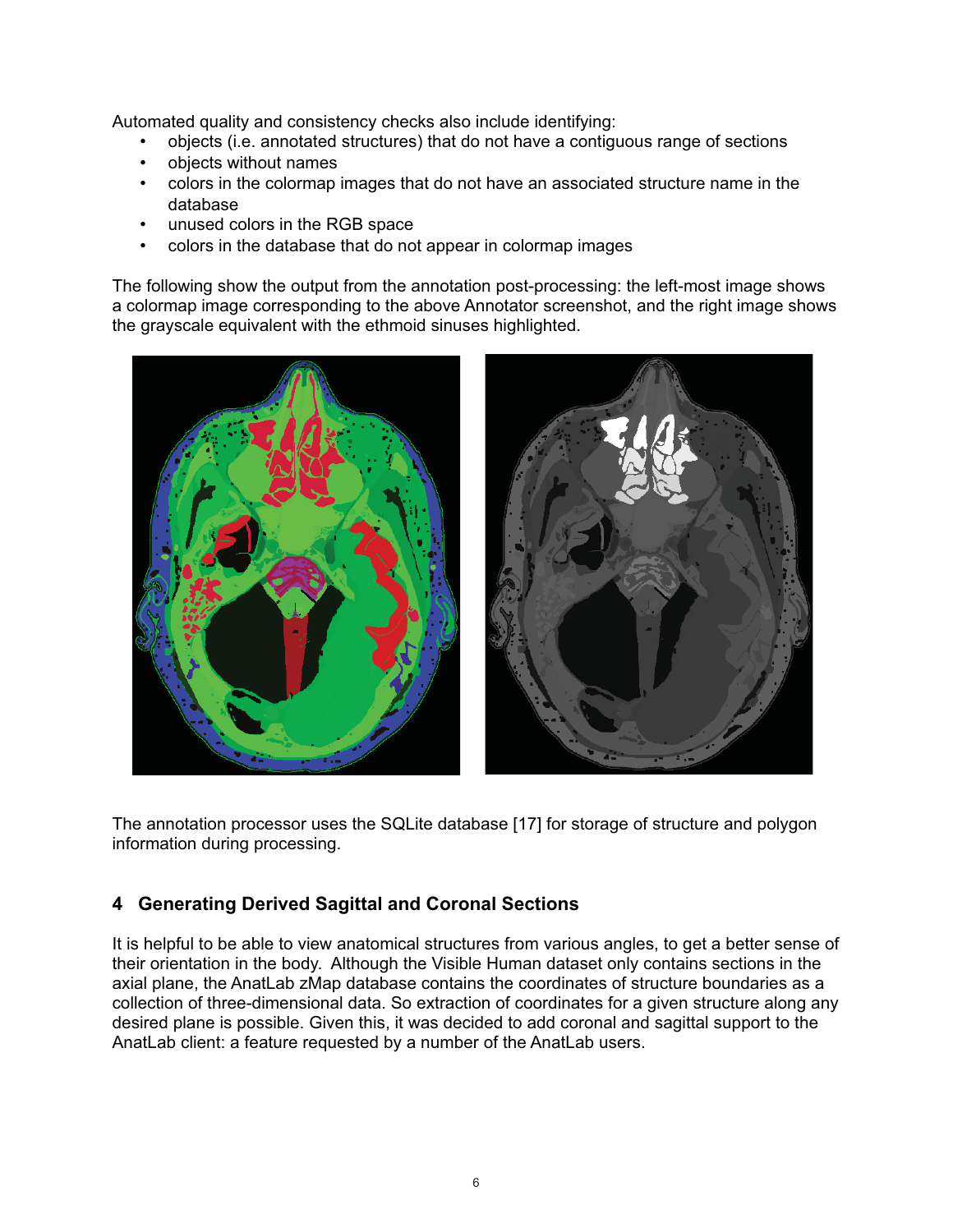The AnatLab user interface was enhanced to support coronal (front) and sagittal (side) orientation for viewing features of interest, and section images in these two planes were generated (i.e. derived) from the axial section images. This was done by:

- decompressing the axial section image files
- assigning each raster line of the images to individual files
- re-assembling the rasters in new configurations to produce contiguous image files in the desired orientations
- $\bullet$  . re-translating the resulting image files to JPEG format.

Several utilities from the Netpbm toolset [18] were used to accomplish this task, coordinated by a Tcl script. In order to take maximum advantage of available multiple core computer resources, key calls to Netpbm utilites to process large sub-groupings of files were put into makefiles, since GNU make has the ability to specify that jobs be run in parallel processes. Necessary parameters for the makefiles were calculated in the controlling Tcl script and passed from there to make. Processing of files for each orientation required about a week of continual processing on a 4-CPU desktop computer.

Tcl was an essential tool in this undertaking, because the huge amounts of data which required processing stressed the available hardware resources and software tools to their limit and beyond. To was the only tool used whose mean time between failures was not less than the total time required to complete each task. The exceptional reliability and stability of Tcl, in addition to the ease with which external processes can be called, controlled and errors trapped, made Tcl indispensable.

# 5 The Anatomical Name Server

The zMap database contains over nine Gigabytes of colormap data that must be accessible in real time from the AnatLab client. The database is designed to be a fast read-only database of large amounts of multi-dimensional information. It takes the form of a set of colormap TIFF images. The zMap concept takes advantage of the fact that in a TIFF image, small sets of raster lines can be compressed individually. The header of a given TIFF file contains offsets to the location in the file of the start point of each set of separately-compressed lines, thus an individual pixel can be read by quickly by accessing a small subset of the file directly.

This zMapping functionality is handled by a separate process in the AnatLab Server, partly for historical and partly for performance and scaleability reasons. This process is called the Anatomical Name Server. The Anatlab Web Server communicates with the Name Server on a socket via a standard Tcl three-line event-driven server procedure.

When a user selects a feature of interest via the Web browser interface, a client-side imagemap handler passes the coordinates to the AnatLab Web server via a RESTful URL [19]. The Web server passes the request to the name server, which reads the zMap database to access the associated structure's unique 24-bit index. This index is used to access the structure's name from a memory-resident array, and the information is returned to the main AnatLab Web server.

A previous incarnation of the AnatLab product used custom Java code to open, decompress and retrieve the needed information from the zMap TIFF files. A separate JVM was started for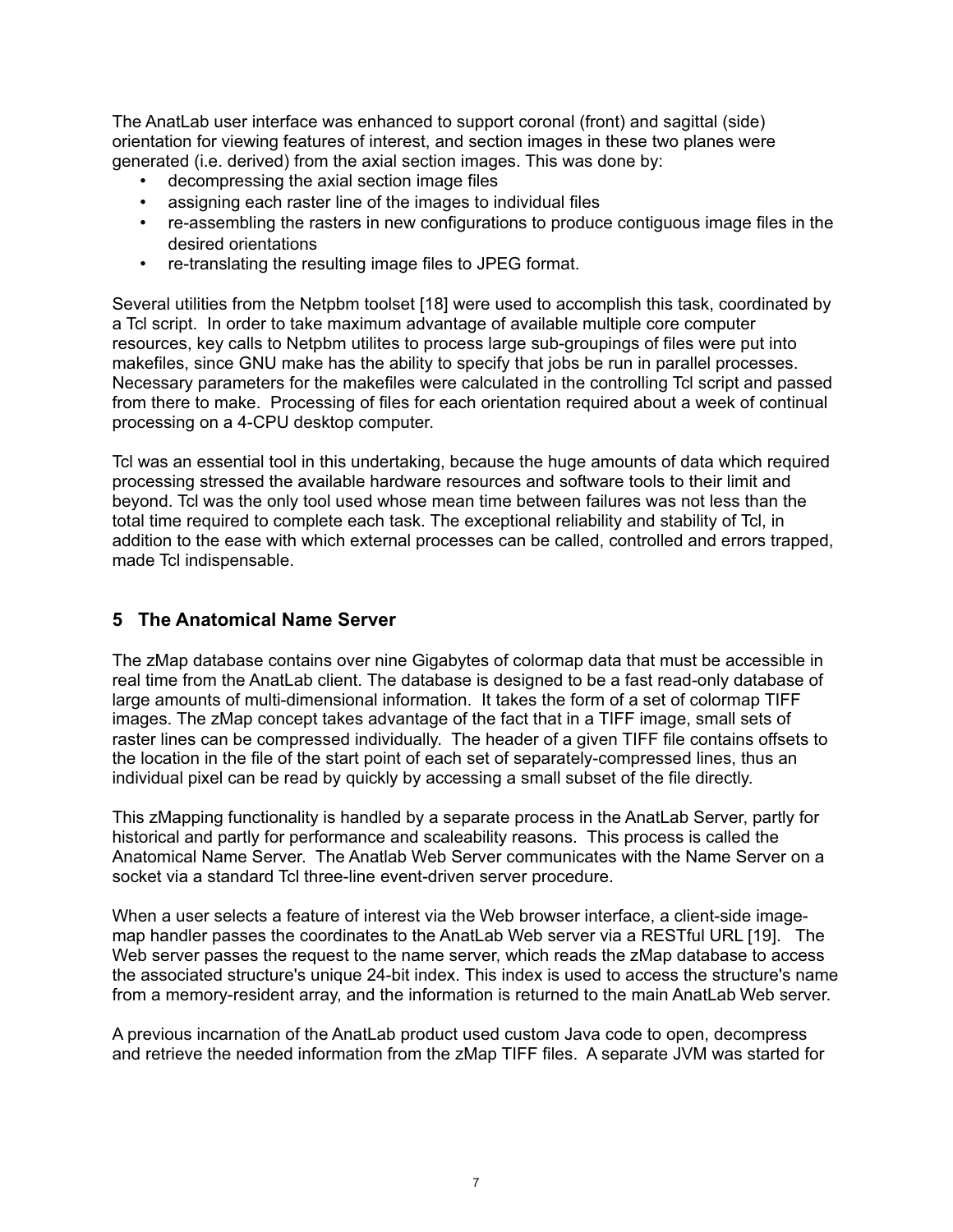each retrieval. In order to improve speed and scalability, the Java code was scrapped and replaced by pure Tcl code. Some TIFF-reading code was adapted from the Tclers' Wiki [20]. The Tcl code is smaller, faster, more scalable, easier to configure and run, and it has proven easy to refine and add features to it.

## 6 Generation of Overlay Images

The initial AnatLab user interface highlighted selected structures by re-displaying a new version of the section image that had the specific structure highlighted. This had two downsides: the storage space required for each image, and the consequent update time when a user clicks on a structure. To address this, a new version of the AnatLab Web client was implement that overlays the section image with a translucent, colored image that matches the shape of the structure – as shown in the following screenshot.

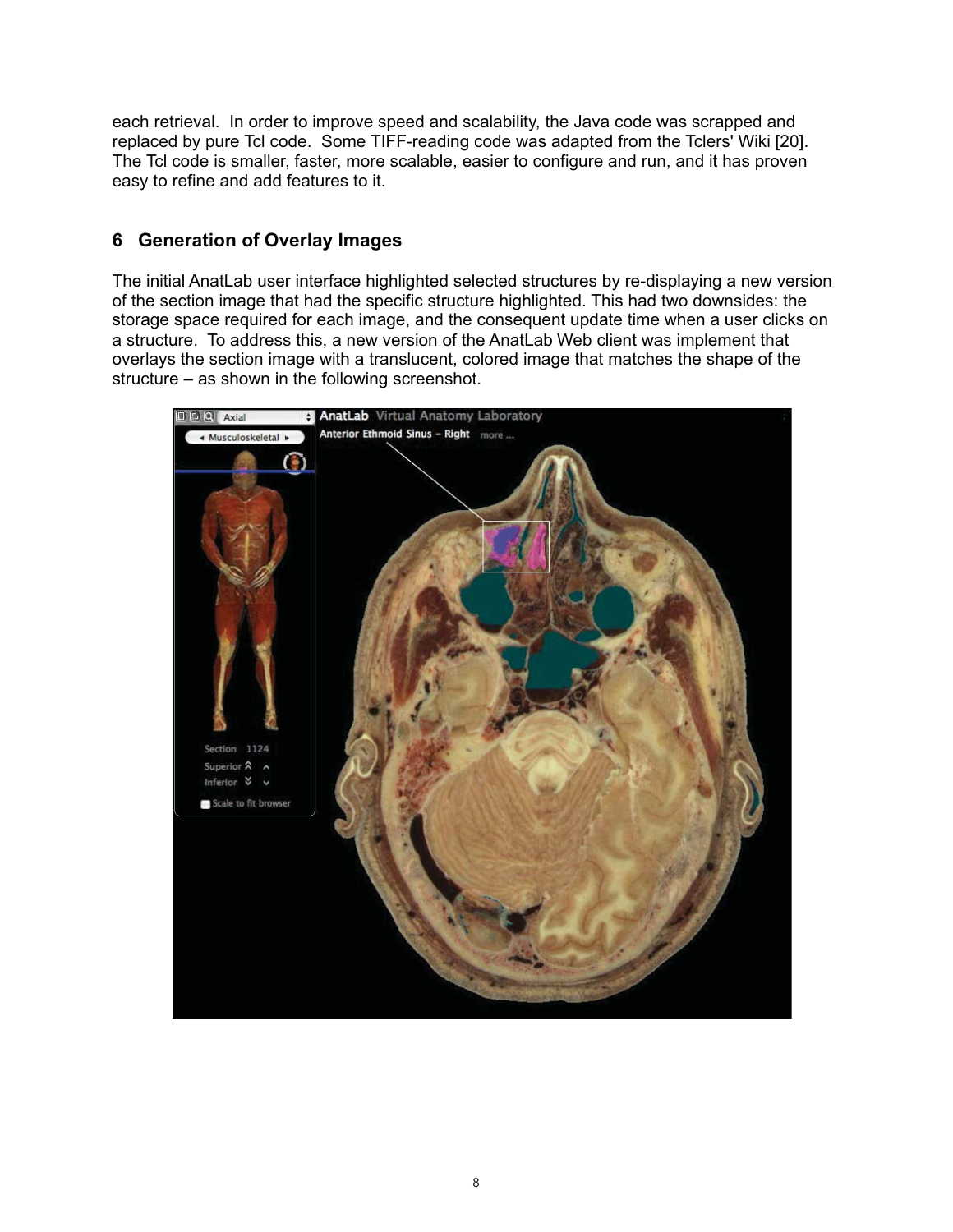There is one overlay image corresponding to each annotation, a total of over 700,000 overlay images across the three planes of view (axial, sagittal and coronal). The size of each overlay is about an order-of-magnitude smaller than a full section image, so one can see the savings are significant.

The color overlays are generated following post-processing of the annotations – one per anatomical structure per section.

Generating overlays is an arduous and resource-intensive process, similar to deriving the coronal and sagittal images from the axial sections. But unlike the section image generation, the overlay generation must be done repeatedly, on an ongoing basis as annotations are made, so there is an incentive to optimize the process. At the outset, a single overlay generation run took weeks, but refinement of the code, combined with migration of the process to the Amazon Web Services [21] Cloud Computing environment (and utilization of the largest virtual servers AWS has to offer), has reduced the time frame to days.

Overlay generation is accomplished by a combination of Netpbm utilities and makefiles controlled by Tcl scripts, similar to the process of generating the coronal and sagittal section images. For each colormap file in the zMap database, a list of unique feature indexes (represented in the file as 24-bit colors) is extracted. A color mask for each feature is generated, then the color mask is overlaid onto the corresponding section image file, resulting in a new file containing only the image area of the feature. The overlay image is tinted to provide a highlight effect when displayed over the section image in a Web browser.

Once completed, overlay files are uploaded to Amazon's S3 [22] static file server, which provides fast, scalable access to the users worldwide who use AnatLab.

### 7 Introspection of Section and Overlay Images

The AnatLab user interface needs to be able to obtain the size and position of a structure on a section. This information is used in a number of ways:

- ensuring the entire section is visible when changing sections
- positioning the section so a structure is visible when highlighted or on return from the search feature
- drawing a box around the highlighted structure (using a transparent HTML canvas, as shown in the above screenshot)

The overlay offsets (i.e. the position and size of each structure on each section) are calculated by post-processing the overlay images. This is done using a Tcl program that calls the ImageMagick [23] image processing system and extracts the size and position values from the output:

```
convert $image -trim info:-
image PNG 144x48 1760x1024+804+205 DirectClass 16-bit
```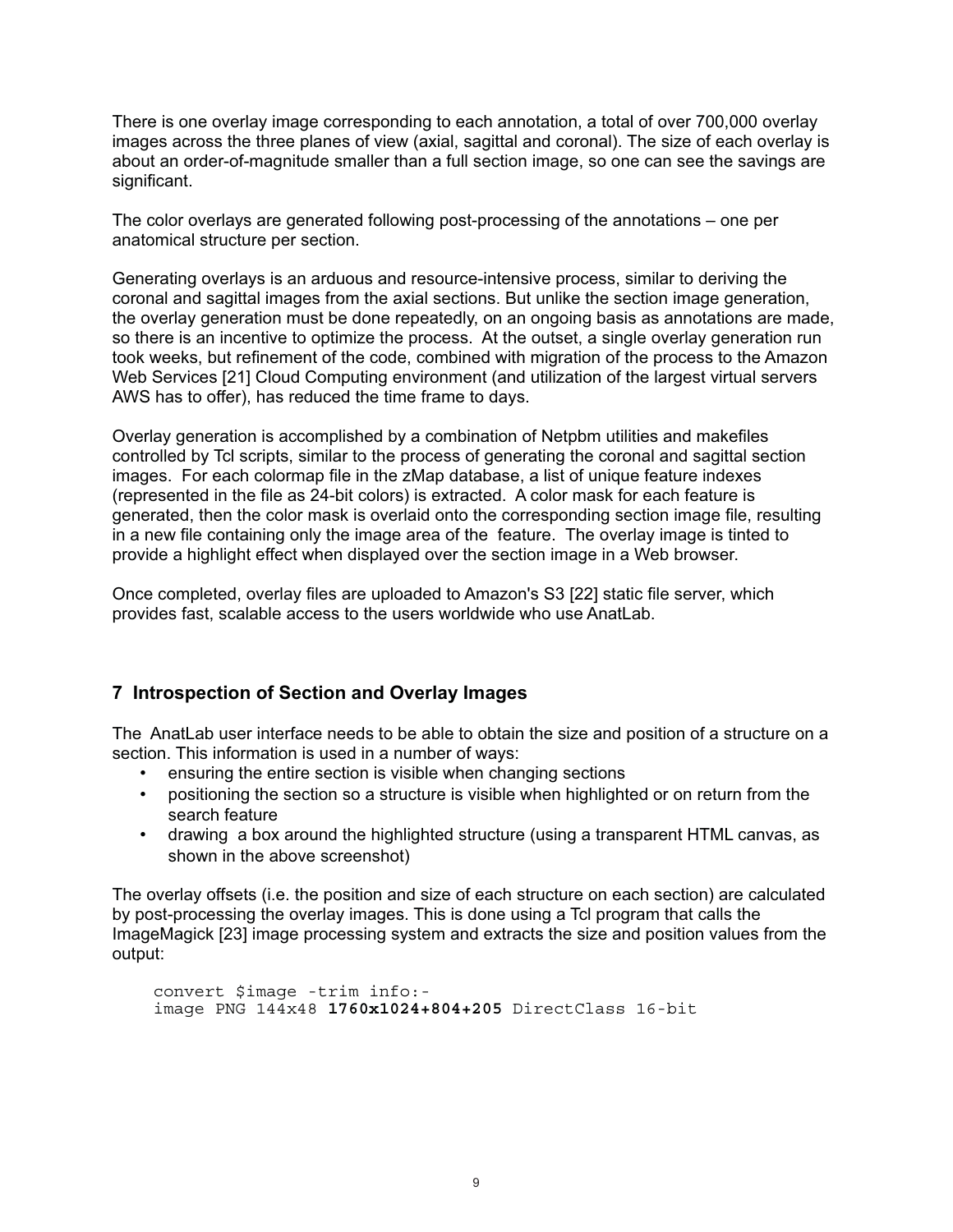The section offsets are calculated in a similar fashion, deriving the position and extent of the non-black parts of the section images, again using ImageMagick:

```
convert $image -transparent black png:- | convert - -trim info:-
```
The 700,000 plus overlay and section offset records are needed to be stored and retrieved efficiently when the Web server responds to structure identity requests from the AnatLab Web client. An issue was how to do this without the need to create and maintain indices, especially during the development stage. The use of arrays was considered (since these provide hashed access to data) but the time taken to load the array on Web server startup is too long. A persistent solution was needed. In the end, the Metakit database system's [24] hashed views were use to provide fast access without the need for indices. All key values (view, section, structure) were coerced to integers, the optimal approach with Metakit's use of memory mapping and column-wise storage. The following timing tests shows performance via the Mk4tcl[25] interface, and the more object-oriented Mk4too[26] interface – with and without hashing.

```
Mk4tcl
    first = 111.8745 microseconds per iteration = row 0
    mid = 2032466.1815 microseconds per iteration = row 366066
    end = 3589616.7145 microseconds per iteration = row 732012
Mk4too
    first = 45.2705 microseconds per iteration = row 0
    mid = 229994.4485 microseconds per iteration = row 366066
    end = 393985.3045 microseconds per iteration = row 732012
Mk4too with hash
    hash = 118 microseconds per iteration
    first = 58.0275 microseconds per iteration = row 0
    mid = 42.0225 microseconds per iteration = row 366066
    end = 50.6565 microseconds per iteration = row 732012
```
It can be seen that hashing is an extremely efficient way of accessing integer-keyed values. The "hash" time is the one-off cost of creating the hash when the AnatLab server starts.

Creating a hashed view is straightforward.

```
# create section hash
mk::view layout offset.sect { view: I sect: I x: I y: I w: I h: I }
mk::view layout offset.sect_hash { _H:I _R:I }<br>set raw [mk::view open offset.sect]
set hash [mk:: view open offset. sect hash]
set sect offset [$raw view hash $hash 2]
```
The first line specifies a view (table) that will hold the data, the second line a hash view to access it. The third line opens the raw (unhashed) view, the next one opens the hash and the last line creates the hashed view of the data. From there on, all operations are via the sect offset handle and result in the performance shown in the output.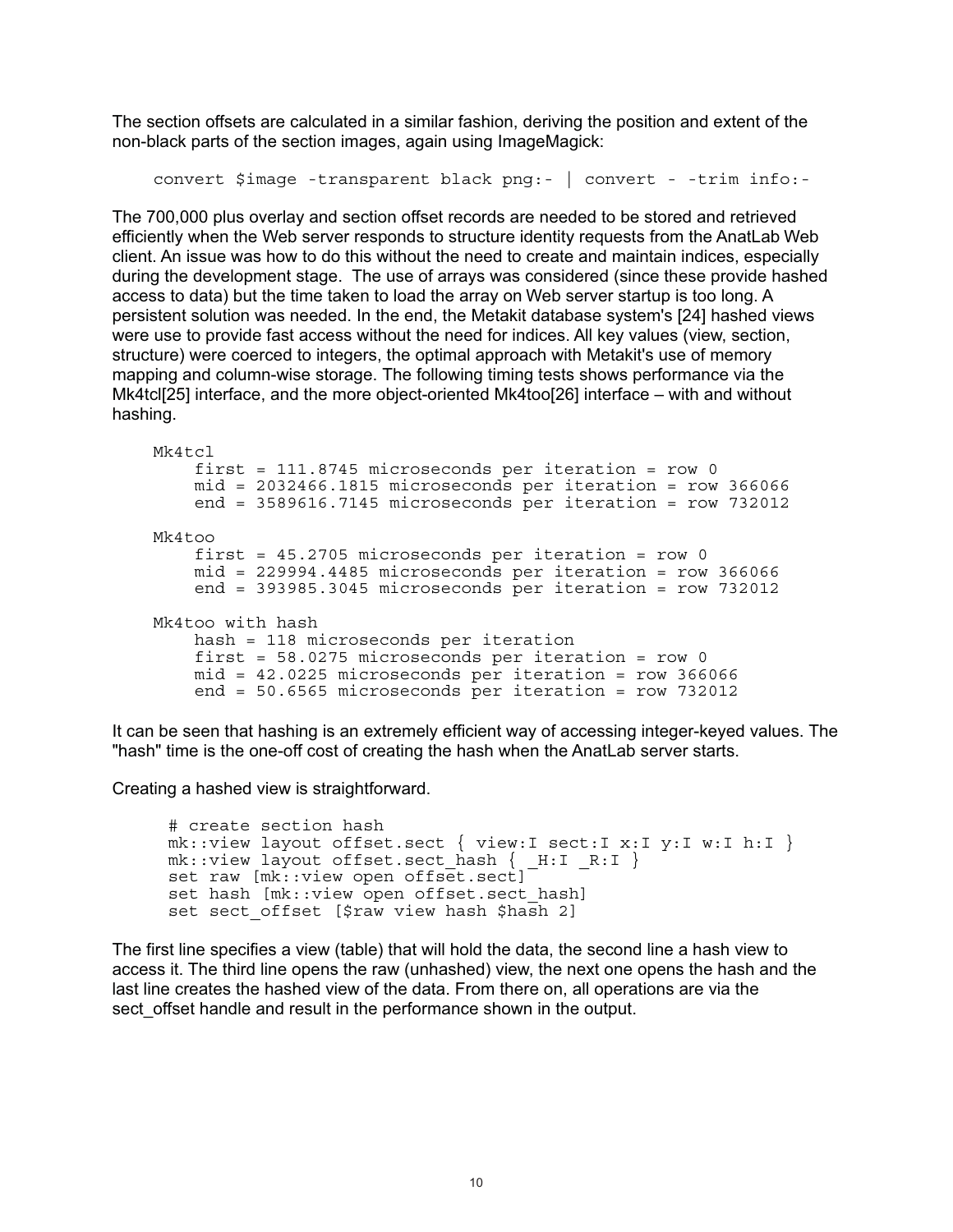#### 8 The AnatLab Web Server

 $\}$ 

The AnatLab Web server is based on the TclHttpd [27] Tcl-based Web and application server. It uses typical TclHttpd features, e.g. Direct Domains to map URLs to Tcl procedures within the server. Where the AnatLab Server differs from many other TclHttpd installations is its support for Ajax in the client, necessitating non-blocking operations in the server.

Threads might seem the obvious way of addressing this – each Web server request would be handled by a separate thread and, if it blocked, then other threads would continue to service requests. But threads introduce complexity and can make debugging more difficult. As Donal Fellows has said, "When I deal with threading, I work on the principle that the hardware and OS are my enemies and hate me, and so I code accordingly. It probably doesn't make for a maximally-efficient program, but it does reduce debugging pain." [28]

So an alternative approach is used in the AnatLab Server: callbacks and the mostly undocumented but nevertheless very useful HTTPD SUSPEND operation. HTTPD SUSPEND tells TclHttpd to suspend the current operation, allowing it to service other requests. This is done by a Direct Url command returning the HTTPD SUSPEND error code:

return - code error - errorcode HTTPD SUSPEND

At a later point, the operation can be resumed using the Httpd Resume command.

This has been used in a number of places within the AnatLab server where it needs to query information from other Websites using http::geturl. For example, when identifying a structure using the AnatLab Anatomical Name Server (which runs as a separate process), code similar to the following is run:

```
proc identify \{v s x y\} {
   set sock [Httpd CurrentSocket]
   http::qeturl $url -command [list AnatLab::finish $sock $v $s]
   return - code error - errorcode HTTPD SUSPEND
\}
```
And later, when the http::geturl request finishes and calls the AnatLab::finish command

```
proc finish {sock vn se token} {
    Httpd Resume $sock
    http::cleanup $token
    Httpd ReturnData $sock application/json $result
```
The use of callbacks and a separate Anatomical Nameserver process has allowed AnatLab to show excellent performance and scaleability  $-$  and there is still the potential to use threads if that should ever be necessary.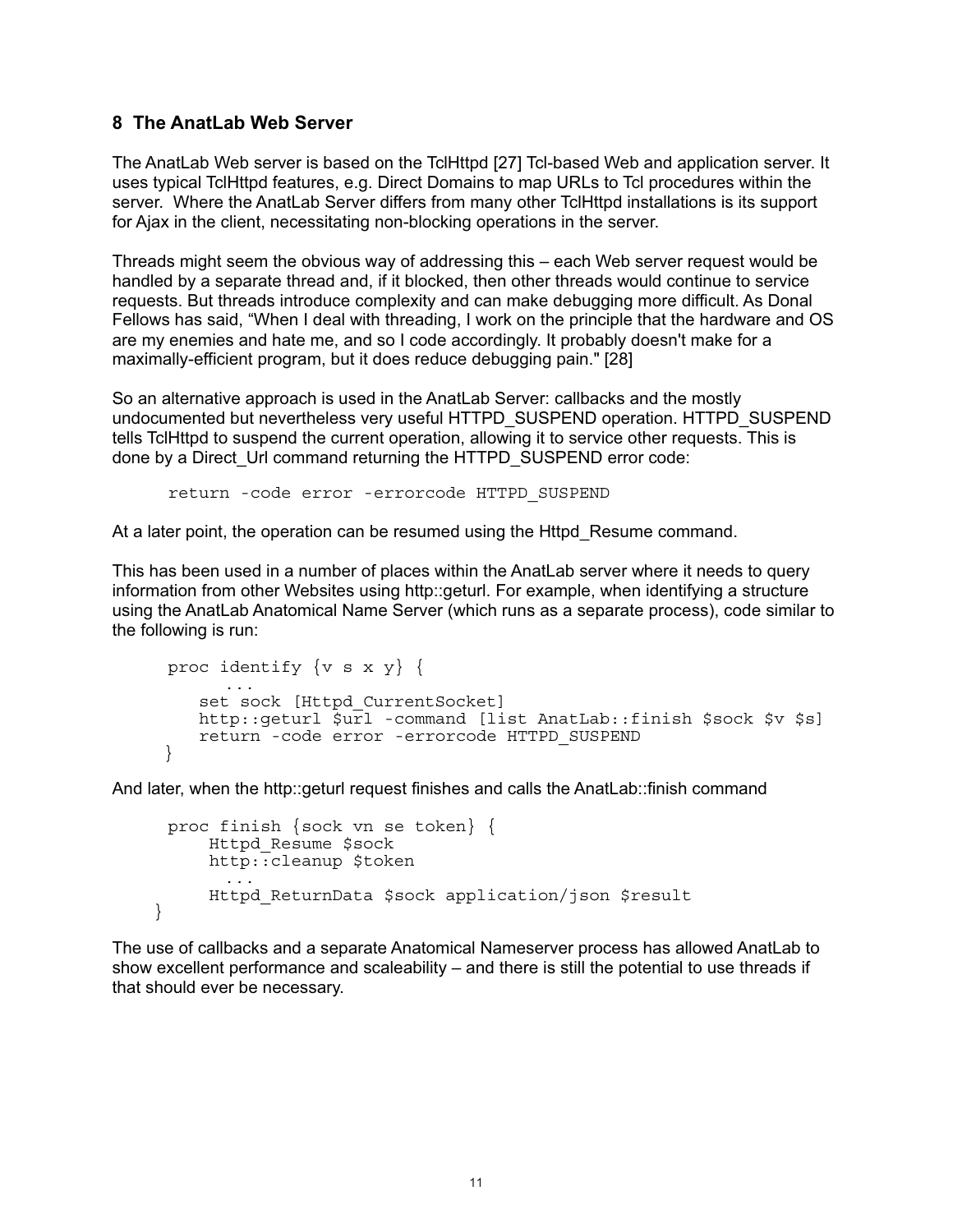## 9 3D VR Rendering

One of the consequences of the zMap approach is that it is straightforward to extract a structure's image from a colormap using ImageMagick, by supplying the RGB for the structure.

Further, a mask can be produced that, when applied to the section image, will show just that structure. The ImageMagick commands to create the mask are:

```
convert $imagemap -fill '#ffffff' -opaque '#$RGB' \
            -black-threshold 99% +matte $mask
```
and the commands to apply the mask to the section image, generating a transparent PNG are:

```
composite - compose CopyOpacity $mask.jpg $section \
          -transparent-color black $result.png
```
For example, doing this for the Anterior Ethmoid Sinus - Right shown on the previous screenshots gives the following results: the left image is the mask and the right shows the mask applied to the section.





A Tcl program automates the process of doing this for all sections for a given structure or structures. It accepts a spreadsheet containing the name of one or more anatomical structures, and generates a series of masked images corresponding to the sections where these structures are found

The resulting set of masked section images is then input to the Osirix image processing system [29] and a set of 3D Virtualization models rendered.

For example, the gastrointestinal system has been rendered in several ways, with and without the associated vascular system. The image on the left below shows the entire gastrointestinal tract, the image on the right shows the GI vascular system and the spleen.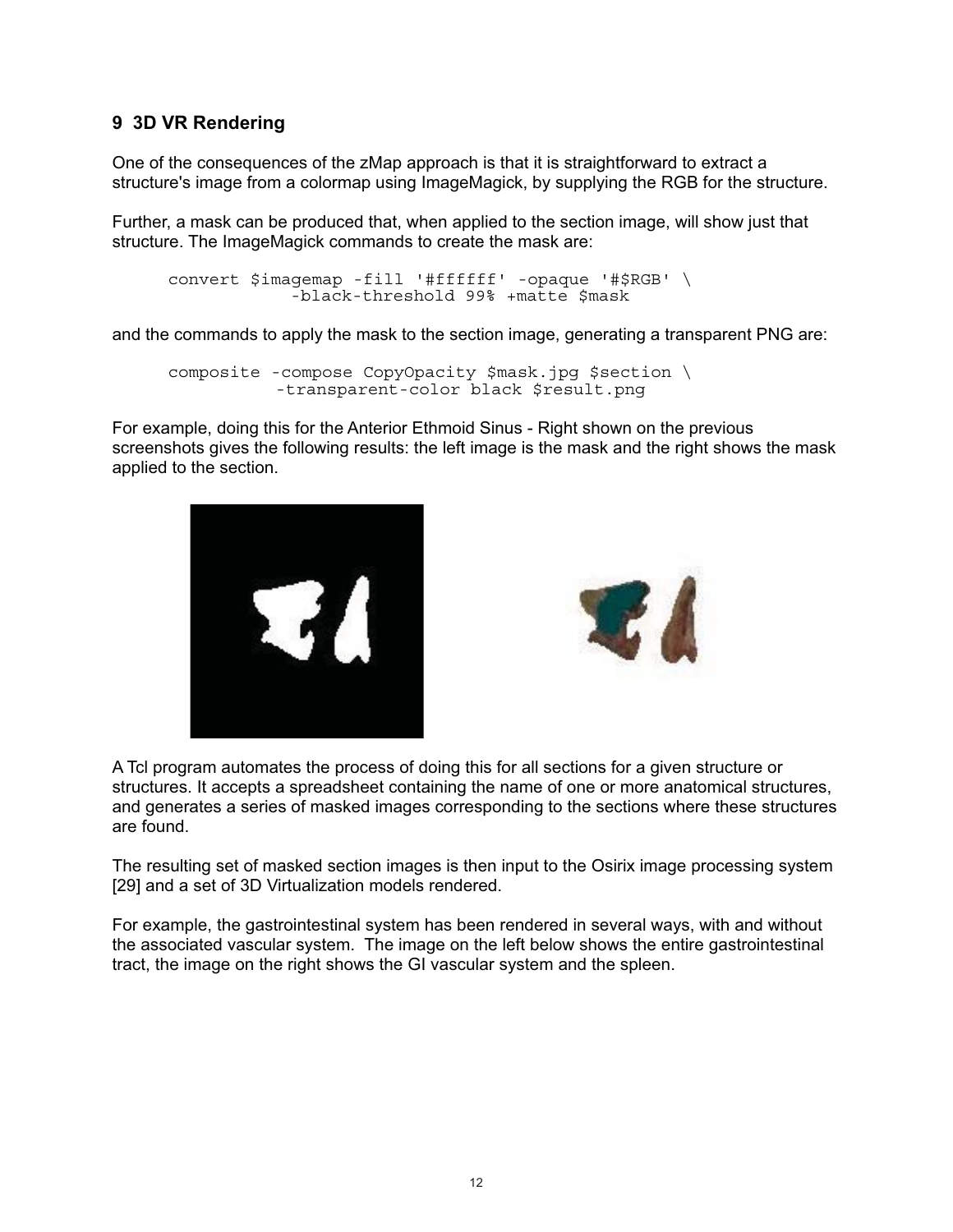



These 3D renderings can be exported as QuickTime VR models [30] for viewing via a Web browser.

# **10 Conclusion**

The Iomas AnatLab Virtual Anatomy Laboratory makes extensive use of Tcl/Tk and related technologies in its back-end infrastructure. Uses vary from the development of graphical interfaces, to image processing, to the automation of tasks.

In addition, the resources of the Tclers Wiki and the Tcl Community have proven invaluable.

As this project continues, the AnatLab development plans include using the Stargus Project's Cloud-Computing based Shared Storage facilities to create a shared annotator. It is our hope that the AnatLab project's extensive use of Tcl will help to demonstrate both the power of the Tcl platform and its versatility, as well as its suitability for the development and deployment of extremely high-performance Web applications that exploit cutting-edge technologies to deliver a highly satisfying user experience.